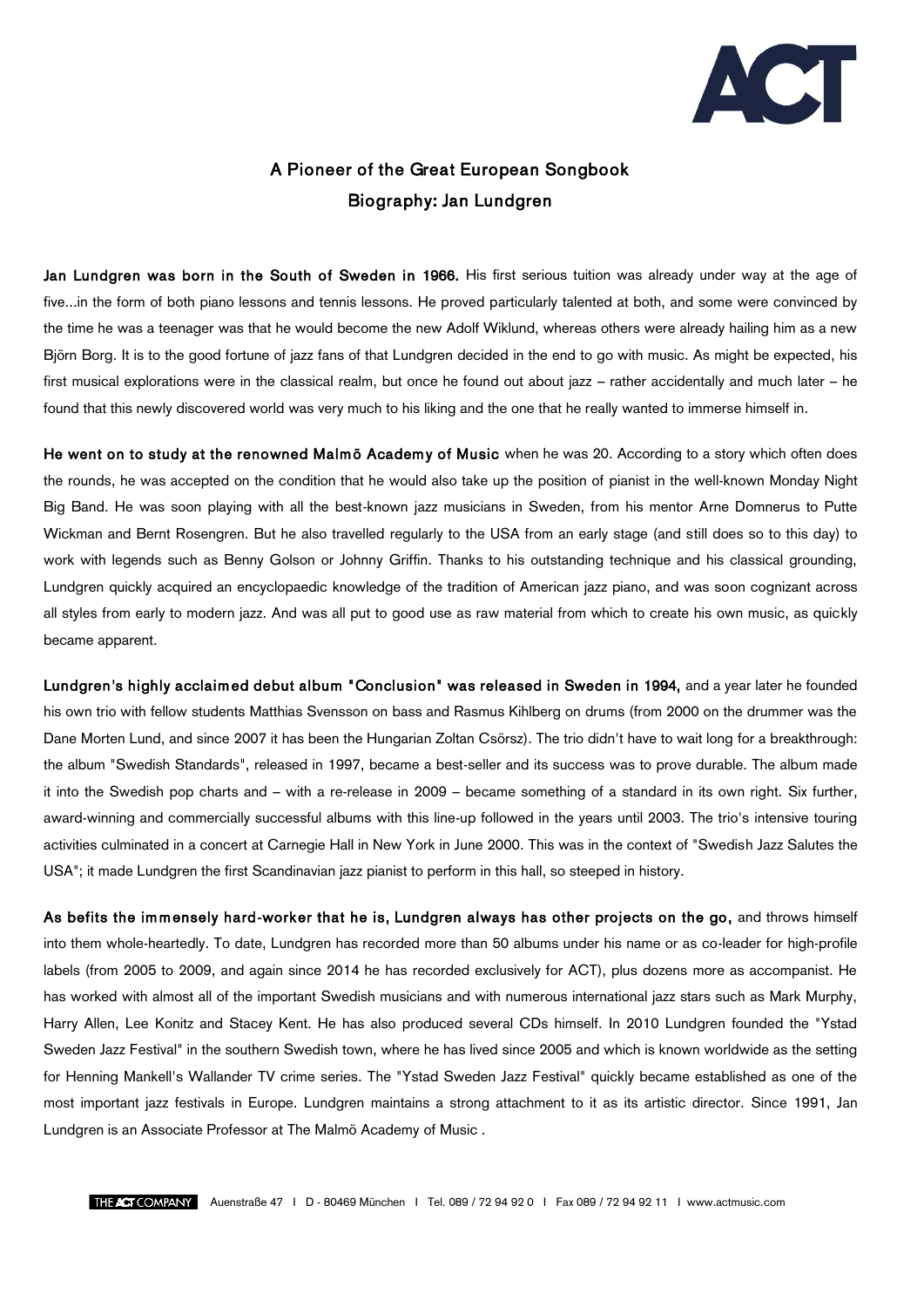## As a pianist and composer, Lundgren has been one of the pioneers in the process of emancipating European

jazz from American jazz and has set the direction for the generations that have followed him. His playing combines several things: the virtuosity, the way of shaping sound and an awareness of form which are typical of European classical music; a conscious memory of his own folk music traditions; the canon of American jazz; and the unfettered joy of improvisation. This makes him an ideal person for all kinds of music-making across genres, and the list of activities is impressive. It includes work with the classical trumpeter Håkan Hardenberger on creating an exciting blend of modern classical and free music. There has been an interdisciplinary experiment with the Swedish writer Jacques Werup. Lundgren has focused on Renaissance sacred music with bassist Lars Danielsson and the Gustaf Sjökvist Chamber Choir in "Magnum Mysterium". There has been a tribute to the pianist Jon Johansson who died far too young. Johansson was a pioneer who combined jazz and Swedish folklore in a specific "Nordic sound" and is thus is an overtly acknowledged and direct role model for Lundgren. This was recorded and released as "The Ystad Concert - A Tribute to Jan Johansson" in 2016. Lundgren has also been involved in centenary tributes in major European concert halls to the great musical polymath Leonard Bernstein.

To some extent, the project which defines the quin tessence of Lundgren's activity is the "Mare Nostrum" trio. One critic has called it "Europe's first supergroup" and there is quite some truth in that. Lundgren's way of making music is to be stylistically versatile and adaptable, to create space for things to happen, and always to be melodic. In this approach, he ideally complements the Mediterranean sound worlds of the Sardinian trumpeter Paolo Fresu and the French accordionist Richard Galliano. The debut album of this collective of equals, released in 2007, has sold more than 50,000 copies, making it a huge success in the context of jazz. Since that first release there have been two more releases by the trio, each one recorded in a different home country of one of the three musicians. The most recent, "Mare Nostrum 3" appeared in January 2019. The three albums constitute a brilliant trilogy from these great poets of music. Together they have redefined where European jazz is. It is a project through which Jan Lundgren has reinforced his profile and his significance: he is in effect one of the co-founders of a "Great European Songbook".

## Jan Lundgren on ACT:

"Kristallen" (Duo with Nils Landgren, ACT 9628-2)

"Mare Nostrum III" (ACT 9877-2)

"Potsdamer Platz" (ACT 9831-2)

"The Ystad Concert - A Tribute to Jan Johansson" (ACT 9814-2)

"Mare Nostrum II" (ACT 9812-2)

"European Standards" (ACT 9482-2)

"Swedish Standards" (ACT 9022-2)

"Magnum Mysterium" (ACT 9457-2)

Auenstraße 47 I D - 80469 München I Tel. 089 / 72 94 92 0 I Fax 089 / 72 94 92 11 I www.actmusic.com